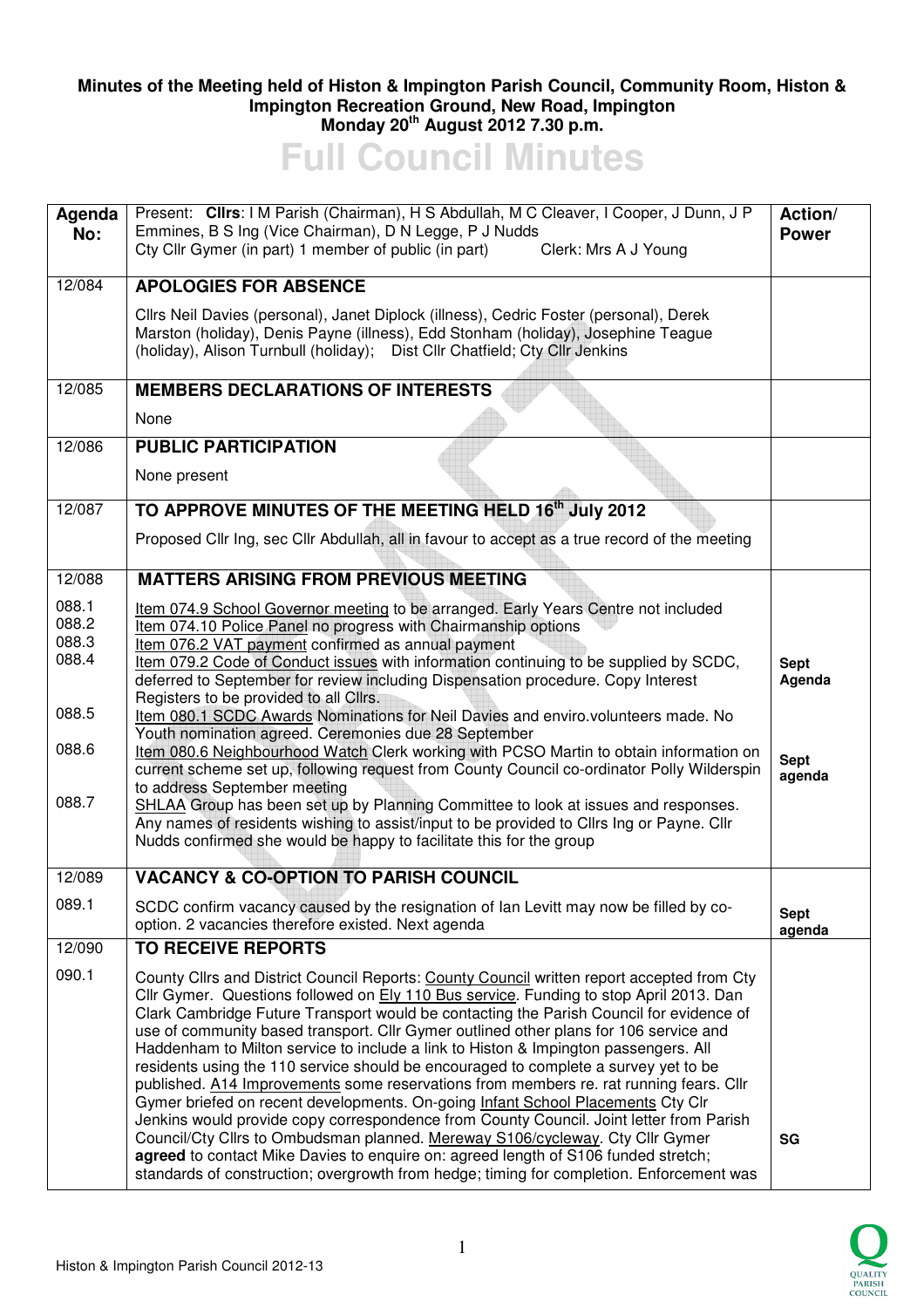| 090.2          | being sought at County and District Council simultaneously. Disabled Parking following<br>approach at Feast Market and subsequent meeting held by Cty Cllr Jenkins, clarity sought<br>on advice given. Cllr Parish to provide Cty Cllr Gymer with information to follow up<br>District Council written report accepted from Dist Cllr Stonham covering: Sec 106 Bellway<br>Homes; Greener Council; Local Plan Public Consultation; Full Council; Community Chest<br>Grants. Timescales for Northstowe Phase 1 application noted.<br>Clerks Report (Pg 1 Appx 1) Noted: Temporary back-up arrangements to be made 22<br>August 2012. Computer towers hard drives to be removed and towers recycled. Play Area<br>cut Noted meeting with Buchans due. Suggestion to be made on facilitating easier access. | Action/<br><b>Power</b><br><b>IMP</b> |
|----------------|----------------------------------------------------------------------------------------------------------------------------------------------------------------------------------------------------------------------------------------------------------------------------------------------------------------------------------------------------------------------------------------------------------------------------------------------------------------------------------------------------------------------------------------------------------------------------------------------------------------------------------------------------------------------------------------------------------------------------------------------------------------------------------------------------------|---------------------------------------|
| 090.3<br>090.4 | CAPALC General Power of Competence 2 October. Any interest Cllr to contact Clerk. Spire<br>Hospital meeting 19 July. Cllr Ing outlined discussion largely based on Parish Council<br>Planning objections, to "workshop" for reasons of visual appearance, at request of Hospital<br>Manager. Spire Hospital to contact SCDC for a pre-application discussion. Cllr Nudds was<br>concerned other issues were still outstanding with the Hospital, including tree issues.<br>Chairman encouraged all members to ensure communication with Cllrs on meeting dates<br>and topics was considered. Noted HICOP had been provided with final draft of license for<br>use of Manor Park land. To be referred to King & Co in due course<br>Other Committee Chairman's Reports None received                      | <b>All Clirs</b>                      |
|                |                                                                                                                                                                                                                                                                                                                                                                                                                                                                                                                                                                                                                                                                                                                                                                                                          |                                       |
| 12/091         | <b>TO RECEIVE Planning Committee Reports</b>                                                                                                                                                                                                                                                                                                                                                                                                                                                                                                                                                                                                                                                                                                                                                             |                                       |
| 091.1<br>091.2 | Minutes 24 July and draft minutes 7 August provided for all and accepted. Next meeting<br>due 21 August, then a 3 week period to 11 September                                                                                                                                                                                                                                                                                                                                                                                                                                                                                                                                                                                                                                                            |                                       |
| 091.3          | Bellway Homes Noted mail from the Managing Director on follow-up on asbestos issues<br>Bellway Homes - Contractor Route Notices had been erected by "SDC" taking traffic down<br>Cambridge Road. Clerk to contact Bellway Homes to query. Following a meeting at SCDC<br>Cllr Ing reported only site activity times could be enforced, not access times. Members felt<br>as Developer would have full control of its staff/contractors a strong letter of complaint<br>should be sent to the Head of Planning and Portfolio Member. Cllr Parish to work with Cllr<br>Payne and Ing to produce and send letter via Clerk                                                                                                                                                                                  | IMP/DWP/<br><b>BSI</b>                |
| 091.4<br>091.5 | Merrington Place Campbell Buchanan to be chased over landscaping issues outstanding<br>Holiday Inn Noted application on agenda 21 August maybe retrospective. Members raised<br>the issues of a recent brown sign erected on site                                                                                                                                                                                                                                                                                                                                                                                                                                                                                                                                                                        |                                       |
| 091.6          | Working Parties set up by Planning Committee to discuss response to <b>Issues and Options</b><br>Report and Station Design were not currently clerked. Clirs would be kept briefed by<br>attendees. Cllr Ing reported on informal meeting with David Roberts, SCDC Principal<br>Planning Policy Officer, on a 2 year contract to assist with the Local Plan. He had raised<br>possible mechanisms to bring Histon & Impington Neighbourhood Planning topics into the<br>Local Plan, including the Station Design and would report back. Noted arguments for<br>inclusions in Local Plan would need to be submitted by Christmas 2012                                                                                                                                                                     |                                       |
| 091.7<br>091.8 | Cllrs requested an up to date list of outstanding enforcement issues<br>SCDC Section 106 payment development at Merrington Place (Phase 2) Impington. To<br>authorise signature of indemnity by Cllrs Payne and Ing. Noting sums expected and 10<br>year indemnity period, proposed Cllr Parish seconded Cllr Emmines, all in favour to sign<br>indemnity. Noted commuted sum was for maintenance costs. Public Art contribution (on<br>site) not yet clarified                                                                                                                                                                                                                                                                                                                                          | <b>BSI/DWP</b>                        |
| 12/092         | <b>TO RECEIVE Employment Committee Report</b>                                                                                                                                                                                                                                                                                                                                                                                                                                                                                                                                                                                                                                                                                                                                                            |                                       |
| 092.1          | "In Committee" minutes 28 June provided to all and accepted. Due to confidential nature of<br>business discussed, items 92.2 and 92.3 were deferred to "In Committee" at end of<br>meeting under Standing Order I c). Clerk left the meeting, Cllr Parish took minutes                                                                                                                                                                                                                                                                                                                                                                                                                                                                                                                                   |                                       |
| 92.2           | To accept recommendation presented to Full Council in July regarding Clerk's<br>remuneration package, paper provided                                                                                                                                                                                                                                                                                                                                                                                                                                                                                                                                                                                                                                                                                     |                                       |
| 92.3           | To accept recommendation from Clerk on contracted hours for Admin Clerk, paper<br>provided. Clerk returned to meeting.                                                                                                                                                                                                                                                                                                                                                                                                                                                                                                                                                                                                                                                                                   |                                       |
| 12/093         | <b>TO RECEIVE Environment Committee Report</b>                                                                                                                                                                                                                                                                                                                                                                                                                                                                                                                                                                                                                                                                                                                                                           |                                       |
| 093.1          | Draft minutes 28 June provided to all and accepted. Next meeting due 28 August 2012                                                                                                                                                                                                                                                                                                                                                                                                                                                                                                                                                                                                                                                                                                                      |                                       |

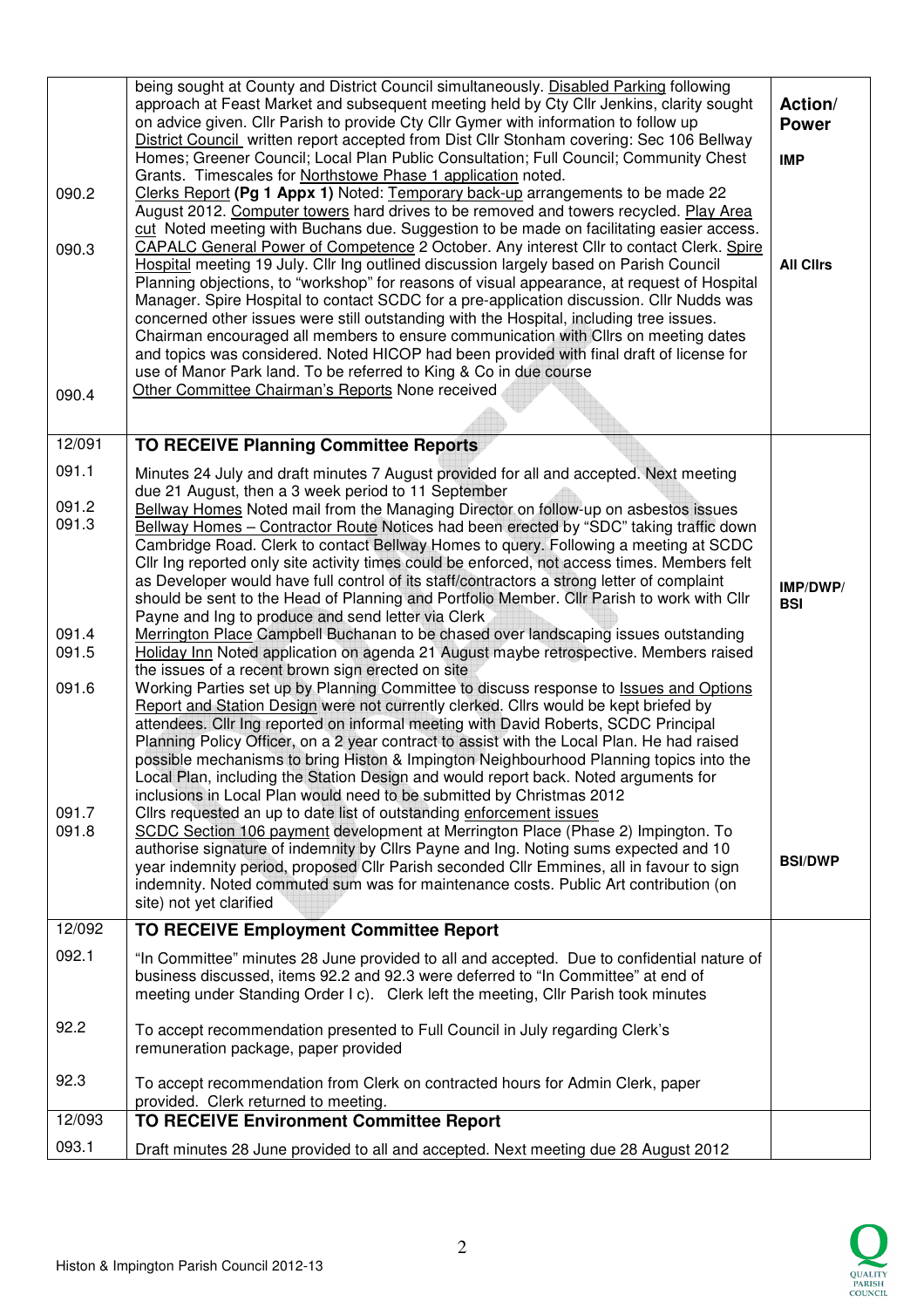| 93.2<br>93.3          | Noted with regret special thanks to Rachel McInley and Kate Low for work on Play Area<br>project had not been recorded in Newsletter. Agreed to include next opportunity<br>NIAB Fence noted response awaited                                                                                                                                                                                                                                                                                                                                                                                                                                                                                                                                                                  |                                                                              |
|-----------------------|--------------------------------------------------------------------------------------------------------------------------------------------------------------------------------------------------------------------------------------------------------------------------------------------------------------------------------------------------------------------------------------------------------------------------------------------------------------------------------------------------------------------------------------------------------------------------------------------------------------------------------------------------------------------------------------------------------------------------------------------------------------------------------|------------------------------------------------------------------------------|
| 12/094                | <b>TO RECEIVE Highways Committee Report</b>                                                                                                                                                                                                                                                                                                                                                                                                                                                                                                                                                                                                                                                                                                                                    | Action/                                                                      |
| 094.1                 | Draft minutes 26 July (both Strategic Transport Planning and Highways Management<br>Committees) provided to all and accepted. Strategic Transport Planning meeting due 6<br>September                                                                                                                                                                                                                                                                                                                                                                                                                                                                                                                                                                                          | <b>Power</b>                                                                 |
| 12/095                | <b>TO RECEIVE Recreation Ground Committee Report</b>                                                                                                                                                                                                                                                                                                                                                                                                                                                                                                                                                                                                                                                                                                                           |                                                                              |
| 095.1<br>95.2<br>95.3 | Draft minutes 30 July provided to all and accepted. Next meeting due 24 September<br>Item 017.1 Grass Tennis Courts Cllr Abdullah expressed concern over possible loss of<br>valuable grass courts and surprise that only 1 court was available for public hire. Cllr Ing<br>outlined concerns voiced by the Tennis Club over club development issues with grass<br>facilities. Meeting of Committee members and Tennis Club members due 28 August 2012.<br>Council advised any request for changes to facilities should come from the Sports Club, not<br>the Recreation Ground Committee.<br>Item 021.1 Homefield Park Cllr Nudds confirmed points had been raised at the meeting<br>regarding disposal of vegetation cleared off fences by probation team/enviro.volunteers |                                                                              |
|                       | (collection awaited) and feedback had been requested but not yet received                                                                                                                                                                                                                                                                                                                                                                                                                                                                                                                                                                                                                                                                                                      |                                                                              |
| 12/096                | TO RECEIVE Finance, Legal and Administration Report                                                                                                                                                                                                                                                                                                                                                                                                                                                                                                                                                                                                                                                                                                                            |                                                                              |
| 096.1<br>096.2        | Draft "In Committee" minutes 25 July provided to all and accepted. Next meeting 1 October<br>Acceptance of Internal Audit Report Gerry Whitfield confirmed no material matters to bring<br>to attention of Histon & Impington Parish Council. Proposed Cllr Parish, seconded Cllr<br>Abdullah all in favour to accept report. External Audit Report All 3 audit certificates received<br>from Moore Stephens showing completion of unqualified audit to 2011-12. Noted this was<br>the last year Moore Stephens would act as External Auditor. Agreed Finance Legal and                                                                                                                                                                                                        | Finance,<br>Legal &<br><b>Admin</b><br><b>Committee</b>                      |
| 096.3                 | Admin Committee to look at suggested Internal Audit Plan for 2012-13, next agenda<br>Retrospective payments (Appx 3) Noted retrospective accounts for Parish Council and<br>Recreation Ground accounts. See Clerks Report pages 3 and 4                                                                                                                                                                                                                                                                                                                                                                                                                                                                                                                                        |                                                                              |
| 096.4                 | Approve payment of outstanding accounts due (Appx 3) Proposed Cllr Ing seconded Cllr<br>Cleaver all in favour to pay. Office staff requested to provide an estimation of time spent on                                                                                                                                                                                                                                                                                                                                                                                                                                                                                                                                                                                         | <b>Office Staff</b>                                                          |
| 096.5                 | preparing initial newsletter for July 2012<br>Amounts paid in (Appx 3)                                                                                                                                                                                                                                                                                                                                                                                                                                                                                                                                                                                                                                                                                                         |                                                                              |
| 12/097                | <b>RECENT CORRESPONDENCE</b>                                                                                                                                                                                                                                                                                                                                                                                                                                                                                                                                                                                                                                                                                                                                                   |                                                                              |
| 097.1                 |                                                                                                                                                                                                                                                                                                                                                                                                                                                                                                                                                                                                                                                                                                                                                                                |                                                                              |
|                       | Process to <b>agree</b> any consultation responses on:<br>Department for Communities & Local Government: Payments by Parish and Community<br>Councils and Charter Trustees - due by 11 September 2012. Finance, Legal and<br>Admin Committee to consider and agree response via email<br>• SCDC Gambling Act 2005 – due by 24 September 2012. Cllr Parish to report on any<br>response recommendation<br>• SCDC Grants and Partnership Funding Arrangements - due by 28 September. Cllr Ing<br>to report any response recommendation                                                                                                                                                                                                                                           | Finance,<br>Legal &<br>Admin<br><b>Committee</b><br><b>IMP</b><br><b>BSI</b> |
| 097.2                 | ACRE AGM due 25 September including session on Community Led Plans. Clarification on<br>Histon & Impington Parish Council eligibility for assistance to be sought (due to size of<br>Council)                                                                                                                                                                                                                                                                                                                                                                                                                                                                                                                                                                                  |                                                                              |
| 12/098                | <b>OTHER MATTERS AND REPORTS</b>                                                                                                                                                                                                                                                                                                                                                                                                                                                                                                                                                                                                                                                                                                                                               |                                                                              |
| 098.1                 | To report on Manor Park Land Briefing held 25 July - notes provided to all and accepted,<br>together with report from Cllrs Parish and Abdullah on previous attempts to site skateparks<br>in Histon and Impington. Agreed:<br>August agenda – report on briefing and previous attempts to site skateparks<br>September agenda - report if not met August dates, plus confirmation of any proposal<br>Public meeting early October - skatepark group and design consultant to attend,                                                                                                                                                                                                                                                                                          |                                                                              |